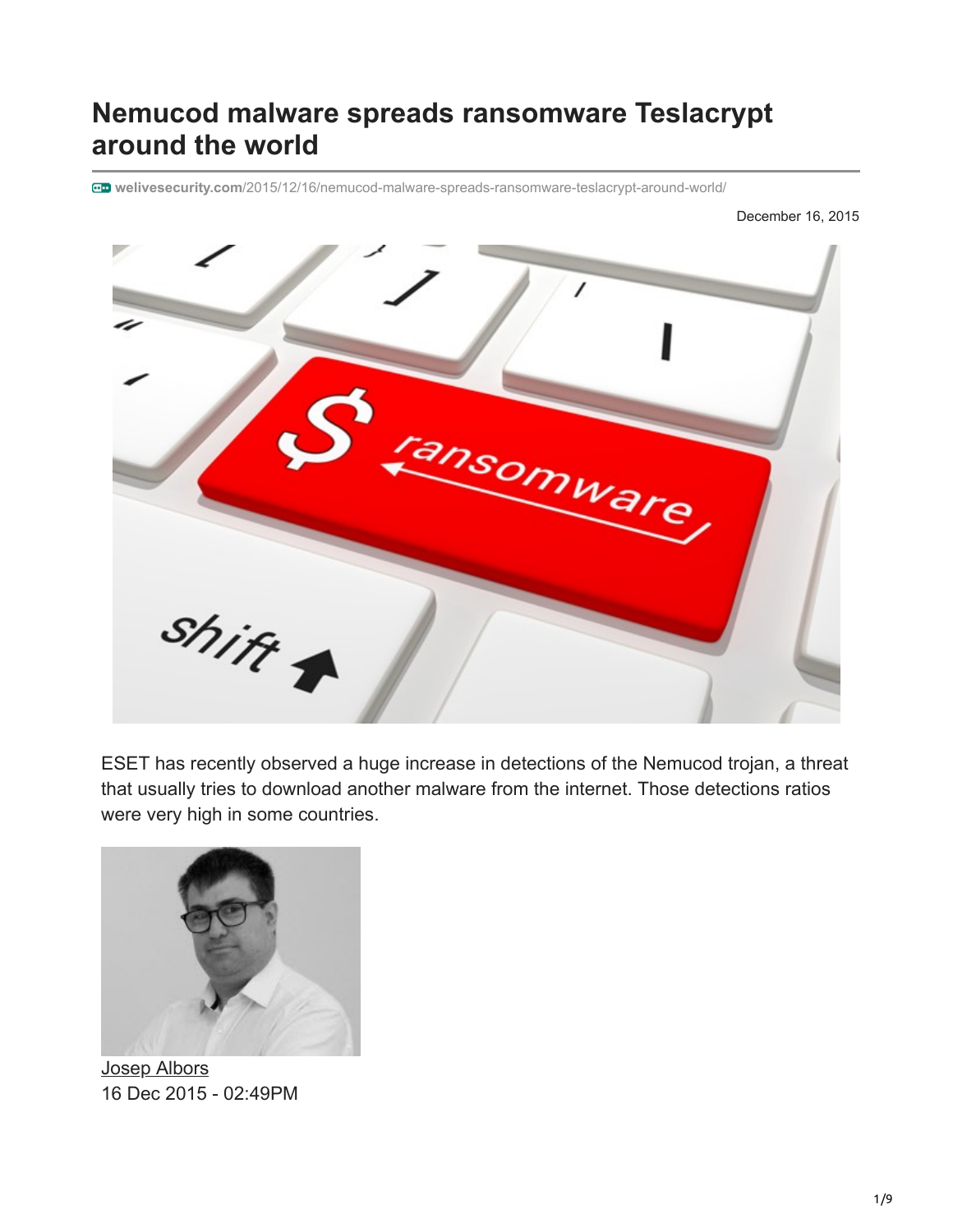ESET has recently observed a huge increase in detections of the Nemucod trojan, a threat that usually tries to download another malware from the internet. Those detections ratios were very high in some countries.

From time to time, some malware propagation campaigns reach high propagation levels in one or several countries during a few days. In those cases, the users are specially vulnerable if they don't protect their systems properly.

We have seen one of these scenarios during last week, when we observed a huge increase in detections of the Nemucod trojan, a threat that usually tries to download another malware from the internet. Those detections ratios were very high in some countries but also globally, and could indicate a campaign that is not focused on one country in particular but trying to affect as many users as possible throughout the world.

# **You've got an (infected) email**

As with many other malware campaigns that we've analyzed recently, the attackers used the email as the attack vector. Posing as a fake invoice, they try to convince the users into opening an attached ZIP file. The sender of the email is usually another user that has been affected previously so the malware continues to propagate as long as it has possible victims.



If we open the attached ZIP file we find a difference compared to recently analyzed samples. Instead of finding an EXE file, the ZIP container has a Javascript file inside. This technique might have been used by the attackers to avoid detection in some mail scanners and reach as many victims as possible.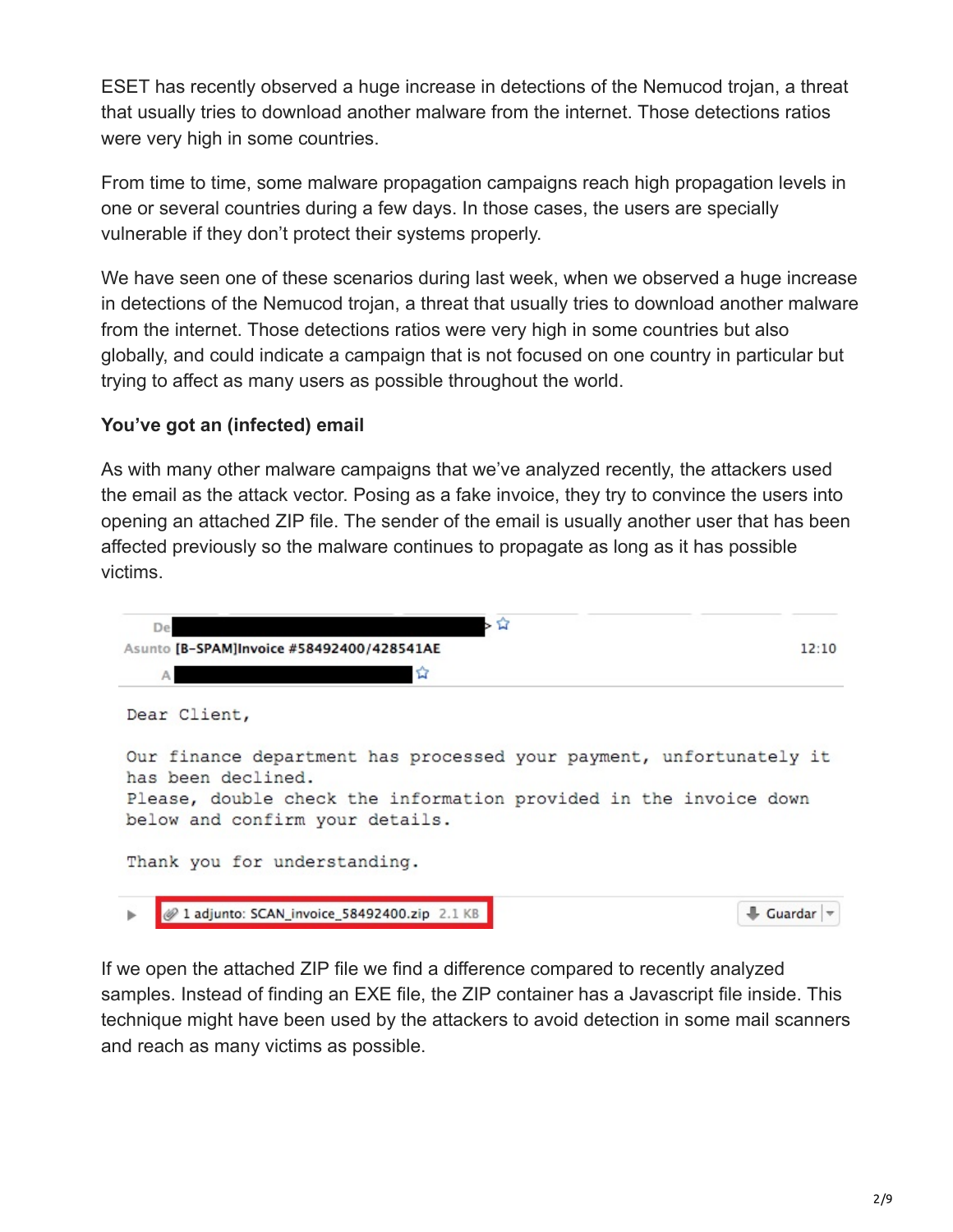

# **Using Javascript to download the payload**

Anyway, a Javascript file is something that a user can execute and can be as dangerous as an EXE file. If we take a look at the code of the file we find several interesting things. One is that most of the variables used seems to be using random names. Also, we found two arrays in the code that could be a way of obfuscating the IPs or web addresses used by these criminals to spread the malware.



In fact we found two domains that were used to spread a new variant of Teslacrypt ransomware (detected by ESET as Win32/Filecoder.EM) among other threats. One of these domains belongs to a compromised German website but the other was created recently as we can see in this whois info.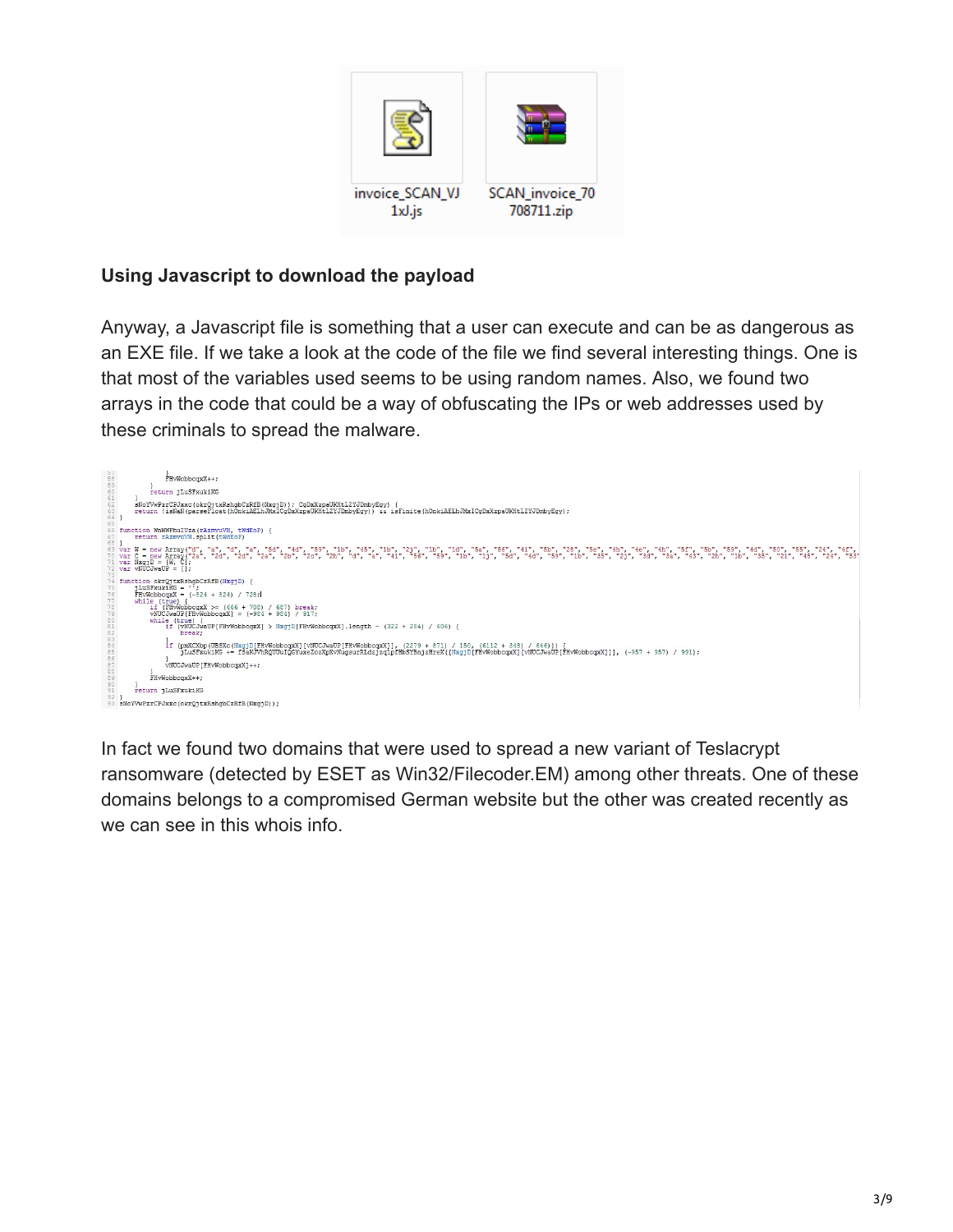### - Whois & Quick Stats

| Email                | oda@soft2webextrain.com<br>compliance_abuse@webnic.cc is associated with ~564,841<br>domains |  |
|----------------------|----------------------------------------------------------------------------------------------|--|
| Registrant Org       | Sheng Waninge is associated with $\sim$ 2 other domains                                      |  |
| Registrar            | WEB COMMERCE COMMUNICATIONS LIMITED DBA WEBNIC.CC                                            |  |
|                      | Registrar Status clientDeleteProhibited, clientTransferProhibited, clientUpdateProhibited    |  |
| Dates                | Created on 2015-12-10 - Expires on 2016-12-10 -<br>Updated on 2015-12-10                     |  |
| Name Server(s)       | DNS8.AUTH-MAIL.RU (has 2 domains)<br>DNS9.AUTH-MAIL.RU (has 2 domains)                       |  |
| <b>Domain Status</b> | Registered And No Website                                                                    |  |
|                      | Hosting History 1 change on 2 unique name servers over 0 year                                |  |
| <b>Whois Server</b>  | whois.webnic.cc                                                                              |  |

In fact, this web contained nothing but a warning saying that the web was empty because the site was just being created. We cannot say for sure that the web was generated just for spreading the threat but the registration date of the domain is suspicious at least.



### **Infection of the user by Teslacrypt**

As we have already said, one of the malwares that was being downloaded from the malicious or compromised web sites was a variant of the Teslacrypt ransomware. The malicious file was an executable with just numbers as a name.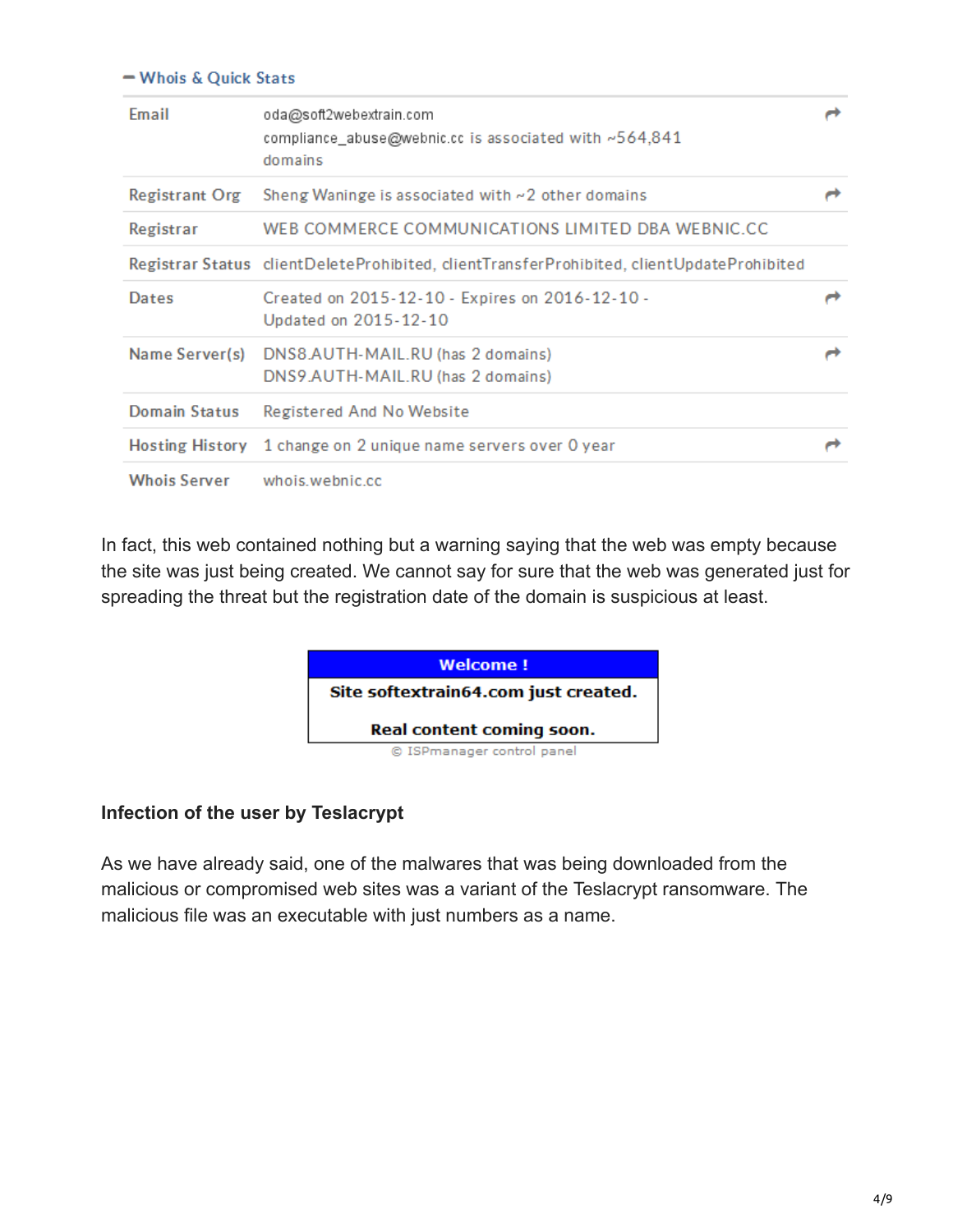| <b>FILE NAME</b> | 477456.exe                                                       |  |
|------------------|------------------------------------------------------------------|--|
| <b>FILE SIZE</b> | 425984 bytes                                                     |  |
| <b>FILE TYPE</b> | PE32 executable (GUI) Intel 80386, for MS Windows                |  |
| MD5              | 56214f61a768c64e003b68bae7d67cd2                                 |  |
| SHA <sub>1</sub> | 151e13c0a42da190911fe7e0c18414ecf4d12997                         |  |
| <b>SHA256</b>    | 9c289d9426d6f565cb640d2ccb49ee0af989463cbdb7cbdab6110997808c4061 |  |
| CRC32            | F0CD9EB7                                                         |  |
| <b>SSDEEP</b>    | 12288:hLRq3NJhtUj1OZyEY3p8edIDHN3NJhtUj1OZyEY:hI3HhtY3PIDHN3HhtY |  |
| <b>YARA</b>      | None matched                                                     |  |

If the victim executes this file, the ransomware begins to encrypt some types of files usually used to store images, videos, office files and more, launching the following screen in the web browser when it finishes. This template has been used by other ransomware families and explains to the victims that they need to pay a ransom if they want to recover their personal files.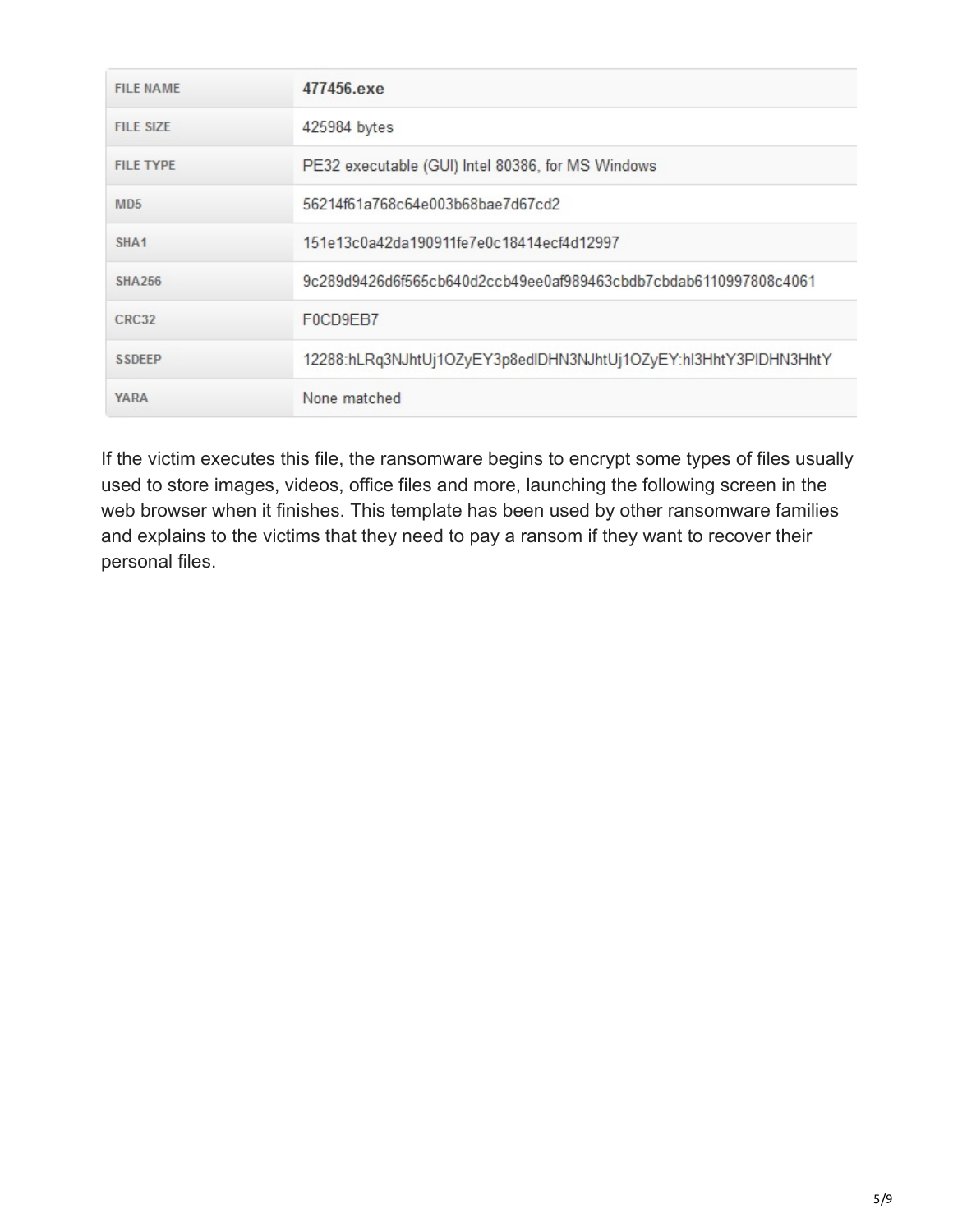#### What happened to your files?

All of your files were protected by a strong encryption with RSA-2048 More information about the encryption RSA-2048 can be found here: http://en.wikipedia.org/wiki/RSA (cryptosystem)

#### What does this mean?

This means that the structure and data within your files have been irrevocably changed, you will not be able to work with them, read them or see them, it is the same thing as losing them forever, but with our help, you can restore them.

#### How did this happen?

Especially for you, on our server was generated the secret key pair RSA-2048 - public and private. All your files were encrypted with the publickey, which has been transferred to your computer via the Internet. Decrypting of YOUR FILES is only possible with the help of the private key and decrypt program, which is on our Secret Server!!!  $\mathbf{x}$ 

#### What do I do?

Alas, if you do not take the necessary measures for the specified time then the conditions for obtaining the private key will be changed.

If you really need your data, then we suggest you do not waste valuable time searching for other solutions becausen they do not exist.

| $2.$ http://<br>https:/ | $1.$ http://                                                                               |  |
|-------------------------|--------------------------------------------------------------------------------------------|--|
|                         |                                                                                            |  |
|                         | 3.https:/                                                                                  |  |
|                         |                                                                                            |  |
|                         | If for some reasons the addresses are not available, follow these steps:                   |  |
|                         | 1. Download and install tor-browser: http://www.torproject.org/projects/torbrowser.html.en |  |
|                         | 2. After a successful installation, run the browser and wait for initialization.           |  |
|                         | 3. Type in the tor-browser address bar:                                                    |  |
|                         | 4. Follow the instructions on the site.                                                    |  |
|                         | <b>IMPORTANT INFORMATION:</b>                                                              |  |
|                         | Your Personal PAGES:                                                                       |  |
|                         | http:/                                                                                     |  |
|                         | http:/                                                                                     |  |
|                         |                                                                                            |  |
|                         | Your Personal PAGES (using TOR-Browser): 1                                                 |  |

There is also another TXT file generated in each folder that contains encrypted files. In this TXT we can read similar instructions to the ones found in the HTML file but also some contradictions. For example, in the HTML file says that the ransomware is using RSA-2048 encryption, while in the TXT file it says that the encryption used is RSA-4096.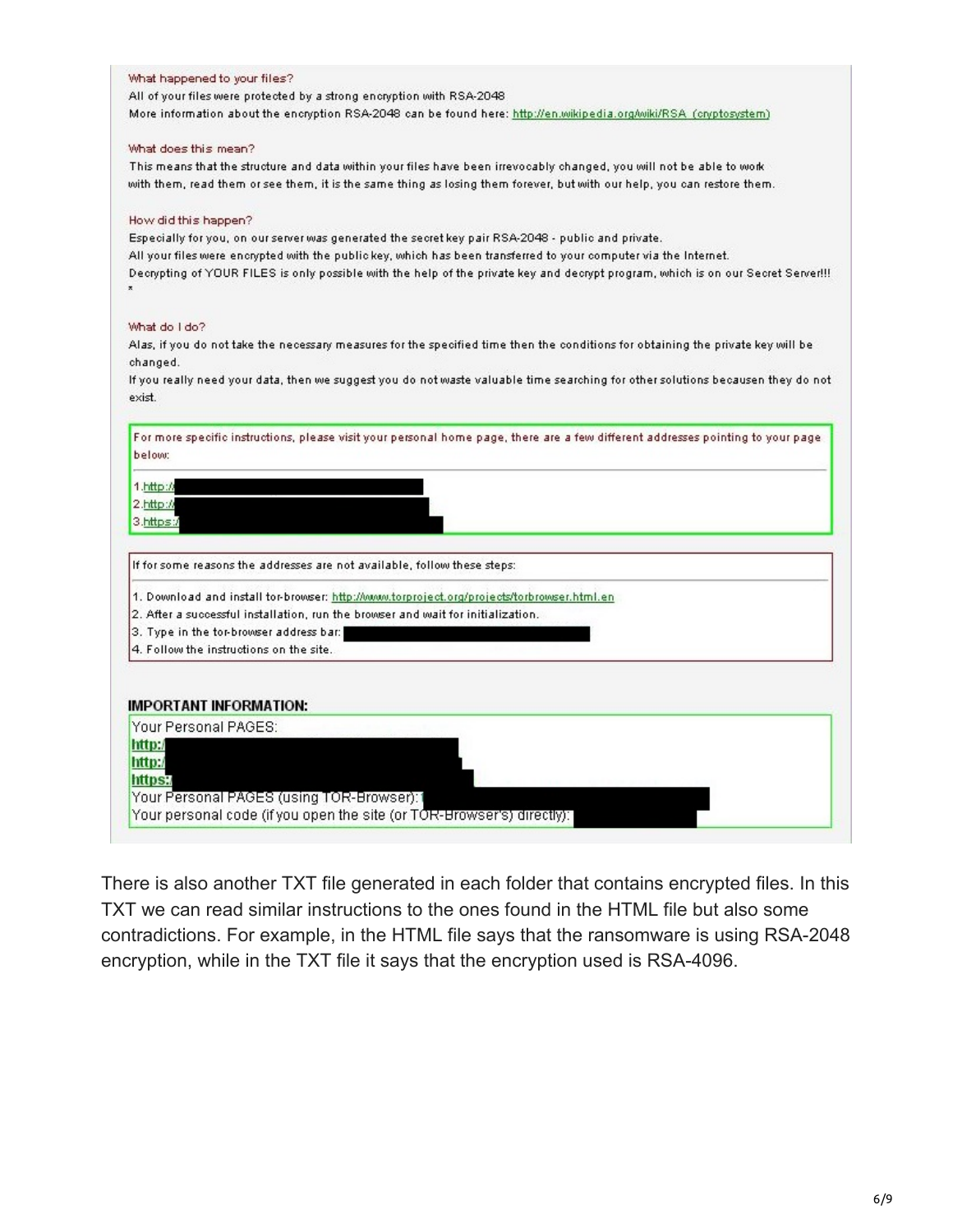

This can be explained by the use of the template of other families of ransomware like Cryptowall. Anyway, despite of the encryption algorithm used, most of the times the files can't be reversed to its original state so the customer loses access to this information.

## **Nemucod impact around the world**

This malware propagation campaign has been quite interesting because the detection rates have been unusually high. We have seen peaks as high as more than 10% globally, but the impact has been much higher in some specific countries. In Europe we saw detection ratios of this threat above 20% in several countries (23% in Spain or 30% in Italy, for example).

In other regions such as the Americas we saw a lower detection ratio but also higher than usual (around 14% in Argentina or 15% in the US and Canada).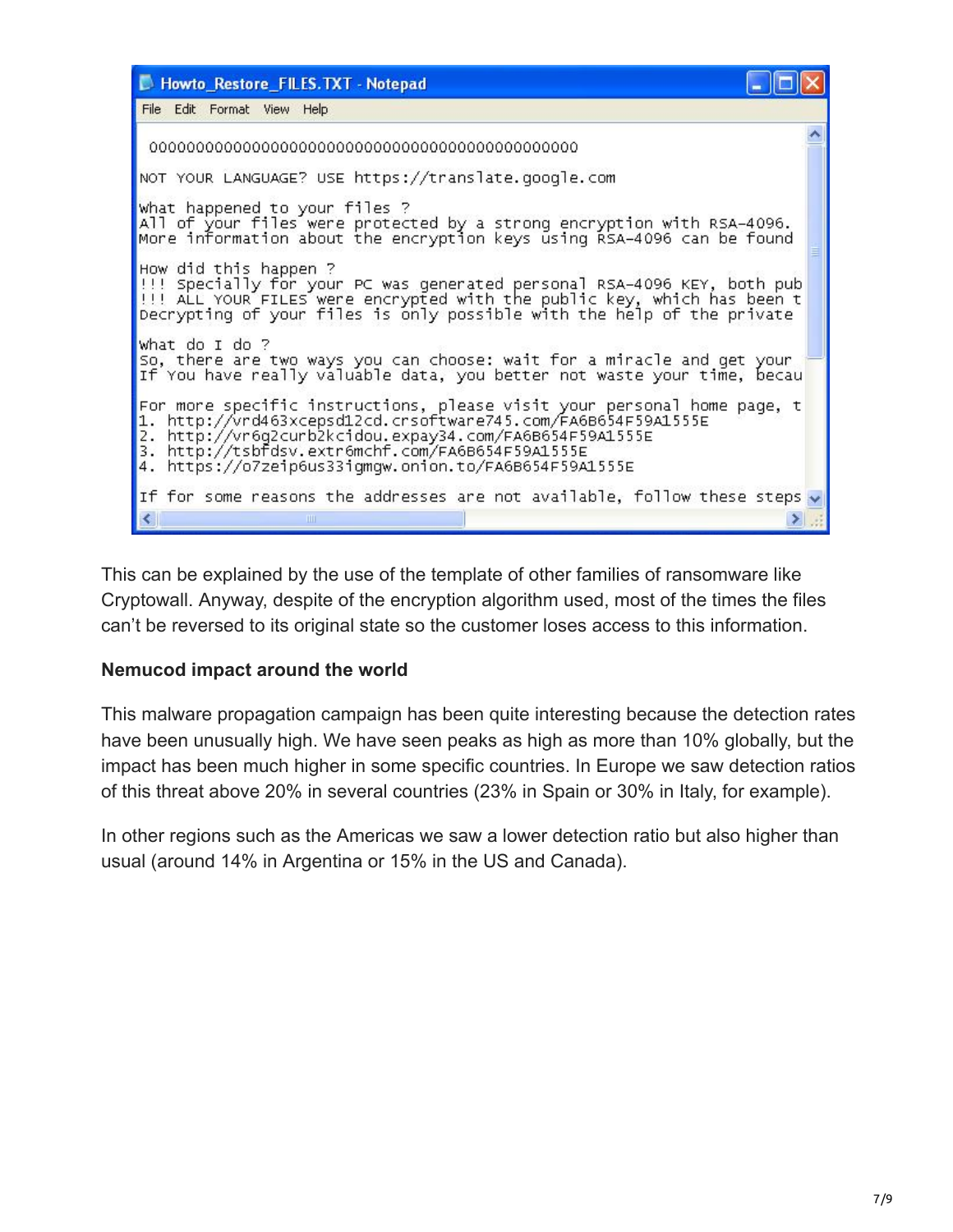### JS/TrojanDownloader.Nemucod [Threat Name] go to Threat



But the highest infection ratio detected was, by far, in Japan. During more than two days Nemucod detections reached above 75% percent of detections in that country. We still have to investigate why the detection was so high in Japan but it has been something that we have not seen in a very long time.

### JS/TrojanDownloader.Nemucod [Threat Name] go to Threat



### **Conclusion**

This new malware campaign didn't affected as many users as previous ones but the detection rates shows us that, for some days, the amount of emails used to spread the threats had to be significantly high to achieve those percentages.